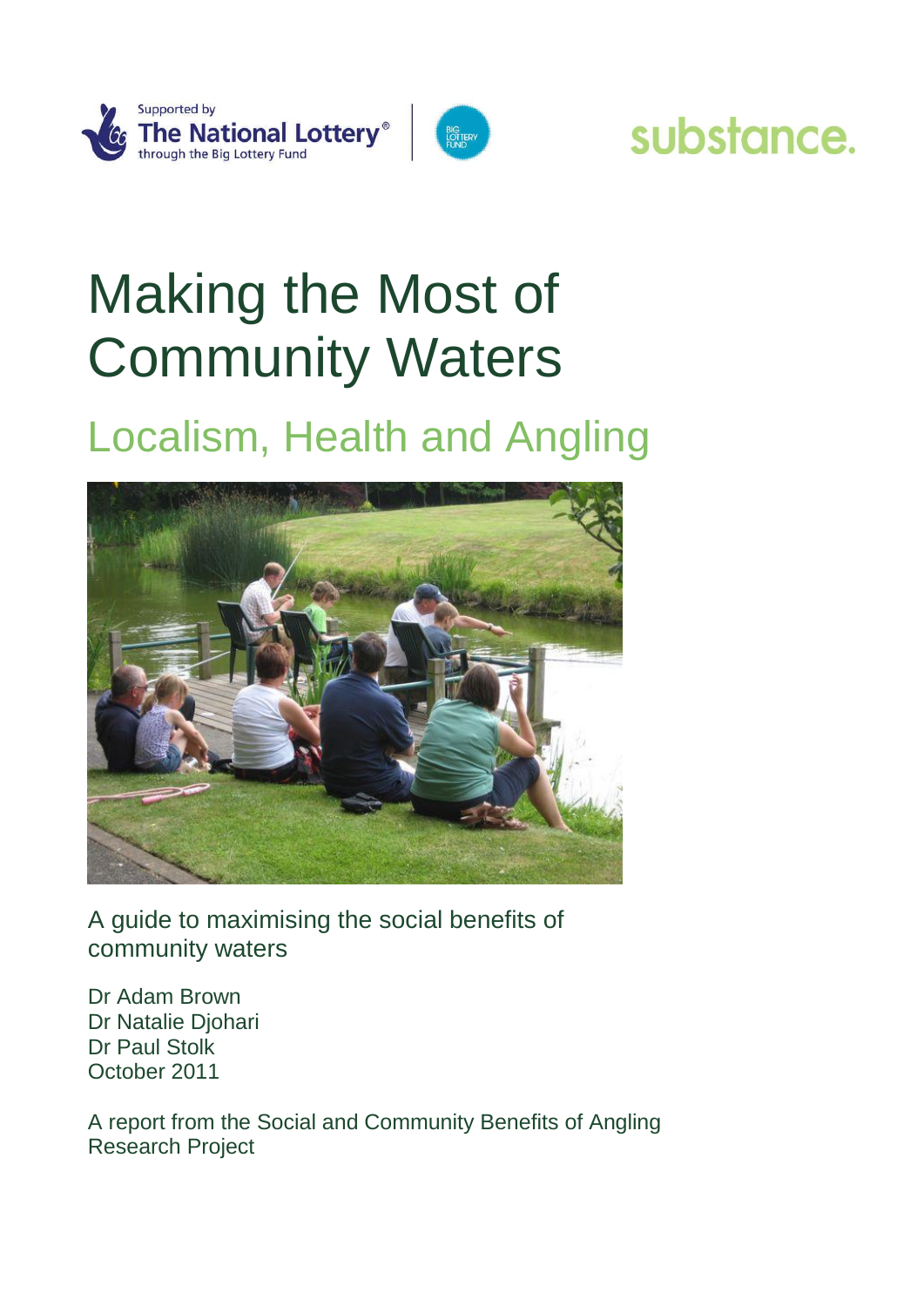### Making the Most of Community Waters

This guide has been produced as part of The Social and Community Benefits of Angling Research Project. The project is funded by the Big Lottery Fund to provide new knowledge on the benefits of angling related activities.<sup>1</sup> The content of this guide highlights some of the findings of the research relating to Local Authorities and identifies good practice for maximising the social and community benefits of local waters.

The emergence of the "localism" policy agenda and new priorities in public health provides possibilities for angling to play a wider, positive role in local communities. This guide reviews recent policy changes, before moving on to look at examples of good practice. It ends with a series of recommendations for making the most of community waters.

#### **1. New Policy Contexts**

#### **1.1 The Localism Policy Agenda**

One of the main policy changes affecting the role of Local Authorities, their delivery of services and the use of local assets is the "localism agenda" and in particular the Localism Bill. In terms of angling, the localism agenda creates new opportunities for local angling clubs, associations, groups and projects.

This policy initiative is part of a wider drive by the Coalition Government to:

- Encourage decentralisation, transparency and new finance in public service delivery
- Create greater local involvement in the delivery of "public services"
- 'Empower communities' to improve and increase the roles of social enterprises, cooperatives and "civil society organisations" (charities, community

 $\overline{a}$ 

organisations, cooperatives and social enterprises)

- Encourage civil society organisations to increase "citizen involvement", especially volunteering
- Create greater social, environmental and economic value in localities
- Increase levels of giving and mutual support in our society

These aims have been posited within the government"s wider brief to "decentralise" power and empower "communities":

"The government believes that it is time for a fundamental shift of power from Westminster to people. We will promote decentralisation and democratic engagement, and we will end the era of top-down government by giving new powers to local councils, communities, neighbourhoods and individuals. We will introduce new powers and opportunities to help communities save local facilities and services threatened with closure, and give communities the right to bid to take over local state-run services.<sup>2</sup>

As part of this, the *Coalition Programme for Government* is committed to:

- Give communities the right to bid to take over local state-run services
- Introduce new powers for communities to save local facilities and services threatened with closure
- Support the creation and expansion of mutuals, cooperatives, charities and social enterprises
- Give communities the time to bid to buy and manage assets that would otherwise close down

The Government uses the term "differently or better" to describe the kinds of approaches they expect to encourage through new policies, including innovation, social/community value and responsiveness. This approach has been criticised as being difficult to implement at a time of cuts<sup>3</sup>, based on a belief that the 'third sector' can deliver

 $1$  This guide was developed from the findings of a three year investigation spanning participation in angling across England and Scotland. It included observational site visits, surveys and interviews with adults, young people, local community members, Local Authorities, police and social care services. It consulted with nearly 700 people, 245 organisations, and received data submitted by 3,132 individuals online.

 2 The Coalition Government (2010) Our Programme for Government

<sup>&</sup>lt;sup>3</sup> Phillip Blond 'Big Society 'under pressure' Guardian Online 24<sup>th</sup> January 2011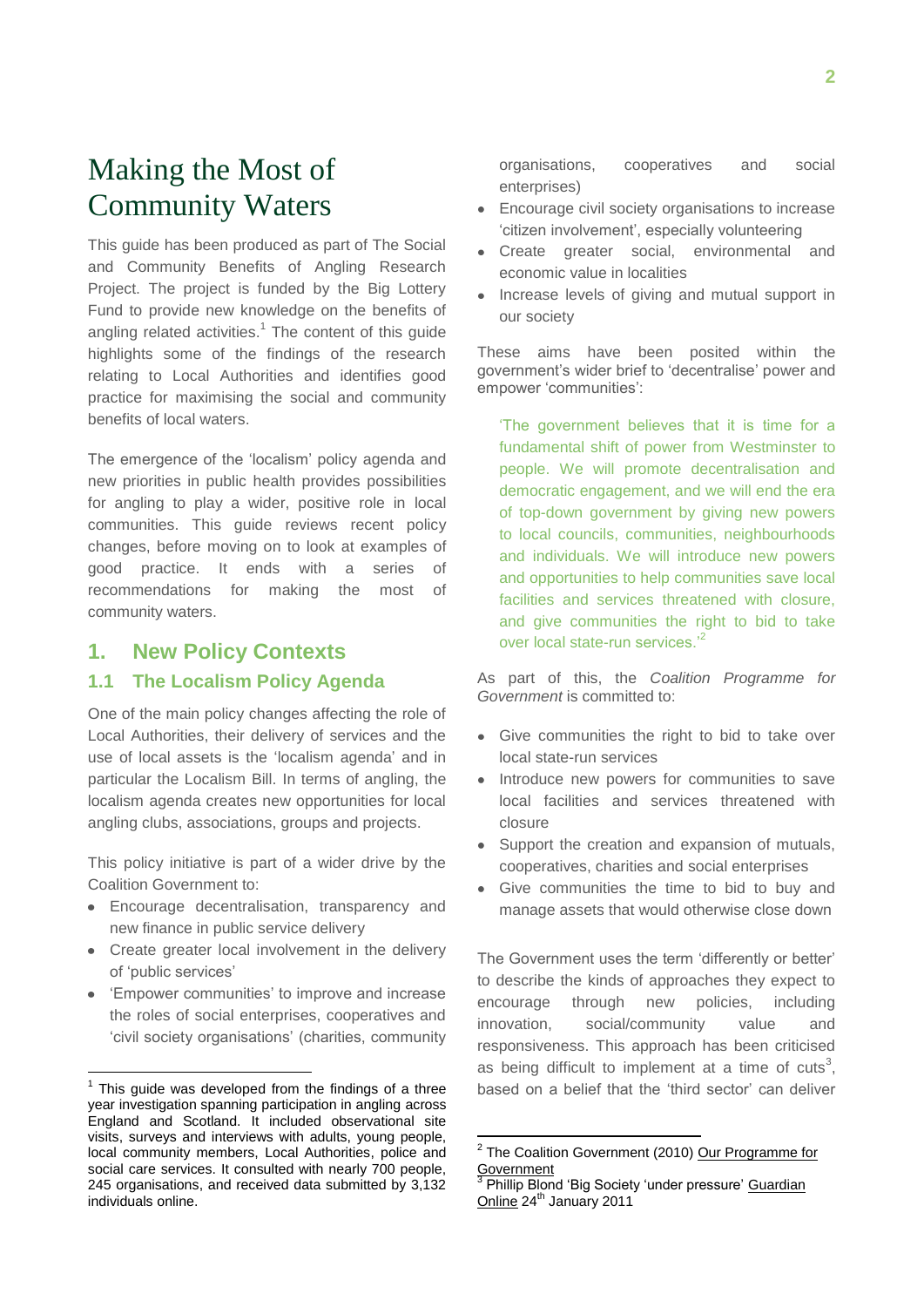'more for less<sup>,4</sup> and is a 'shorthand for cheaper'.

Cost saving is certainly a key element of the government"s approach: "introducing a community right to challenge will…help local public bodies make savings'.<sup>5</sup> Nonetheless, the approach also seems to offer distinct possibilities for Local Authorities and angling organisations in the management of community-owned waters.

At the time of writing the principal way that the aims of the localism agenda have been pursued is through the introduction of the Localism Bill.

#### **1.2 The Localism Bill**

The Localism Bill was introduced before Parliament in December 2010. The Bill is expected to receive Royal Assent in autumn 2011, with the main elements coming into force in April 2012. In relation to the role of still waters and watercourses in local areas, it is the "right to provide" and especially the 'right to buy' aspects of the Localism Bill that are most relevant.

The Bill"s stated aim is to create a means by which communities can identify and list assets of community value, and have the right to buy those assets and run services. This emergent legislation offers potential new roles for local angling organisations and community groups.

#### **1.2.1 Provisions**

The Parliamentary research paper relating to the Localism Bill uses examples to illustrate how the provisions of the Bill could be applied in practice. Examples include communities being able to take over failing facilities that are otherwise likely to close, or land and buildings that are already unused or derelict and which could be put to better use by the community in which they are based.<sup>6</sup>

The Bill will enable a 'community nomination' to Local Authorities to have land and/or buildings registered as being "Assets of Community Value" (ACV). Nominations can be made by Parish Councils, local residents or community organisations – referred to as Community Interest Groups (CIGs).

Where property is held by the Local Authority, CIGs will be able to apply to run those assets. Where property is privately held, it may be entered on to the list of ACVs and the owner will not be allowed to dispose of that land or building without first notifying the Local Authority of its intention to do so. At this stage, a CIG can make a written request to be treated as a potential bidder for the ACV.

It should be noted that, at present:

- ACVs can be designated land or buildings, but not services or businesses (although these may also be acquired or may be integral)
- The nomination is to be made by a community interest group (CIG) via the Local Authority who will have some discretion as to what they accept, or not, as an ACV

The process is outlined in the Bill as follows:

- i. A CIG (with an appropriate amount of local support) will nominate an asset to its Local Authority
- ii. If the Local Authority accepts it as an ACV, then it must list it as such for a period of five years as well as publish it and inform the owner that it has been listed
- iii. An owner may appeal (although this process and the basis on which appeals are made are not clear)
- iv. A owner who wishes to sell is then prevented from doing so in the normal way but must submit it to a procedure to give the CIG a "window of opportunity" - once an asset comes up for sale - to organise and fundraise so that they can bid for the asset.

<u>.</u>

 4 Stephen Bubb speech to Acevo 27 May 2010 "Big Society from romanticism to reality', available at <http://www.acevo.org.uk/Document.Doc?id=682> and Public Finance 23<sup>rd</sup> September 2010 [http://www.publicfinance.co.uk/features/2010/09/the-big](http://www.publicfinance.co.uk/features/2010/09/the-big-issue/)[issue/](http://www.publicfinance.co.uk/features/2010/09/the-big-issue/)

DCLG Impact Assessment: 11

<sup>6</sup> House of Commons Library, "*Localism Bill*: Local government and community empowerment" [Bill No. 126

of 2010-11] Research Paper 11/02, p48, available at: [http://www.parliament.uk/briefingpapers/commons/lib/res](http://www.parliament.uk/briefingpapers/commons/lib/research/rp2011/RP11-002.pdf) [earch/rp2011/RP11-002.pdf](http://www.parliament.uk/briefingpapers/commons/lib/research/rp2011/RP11-002.pdf)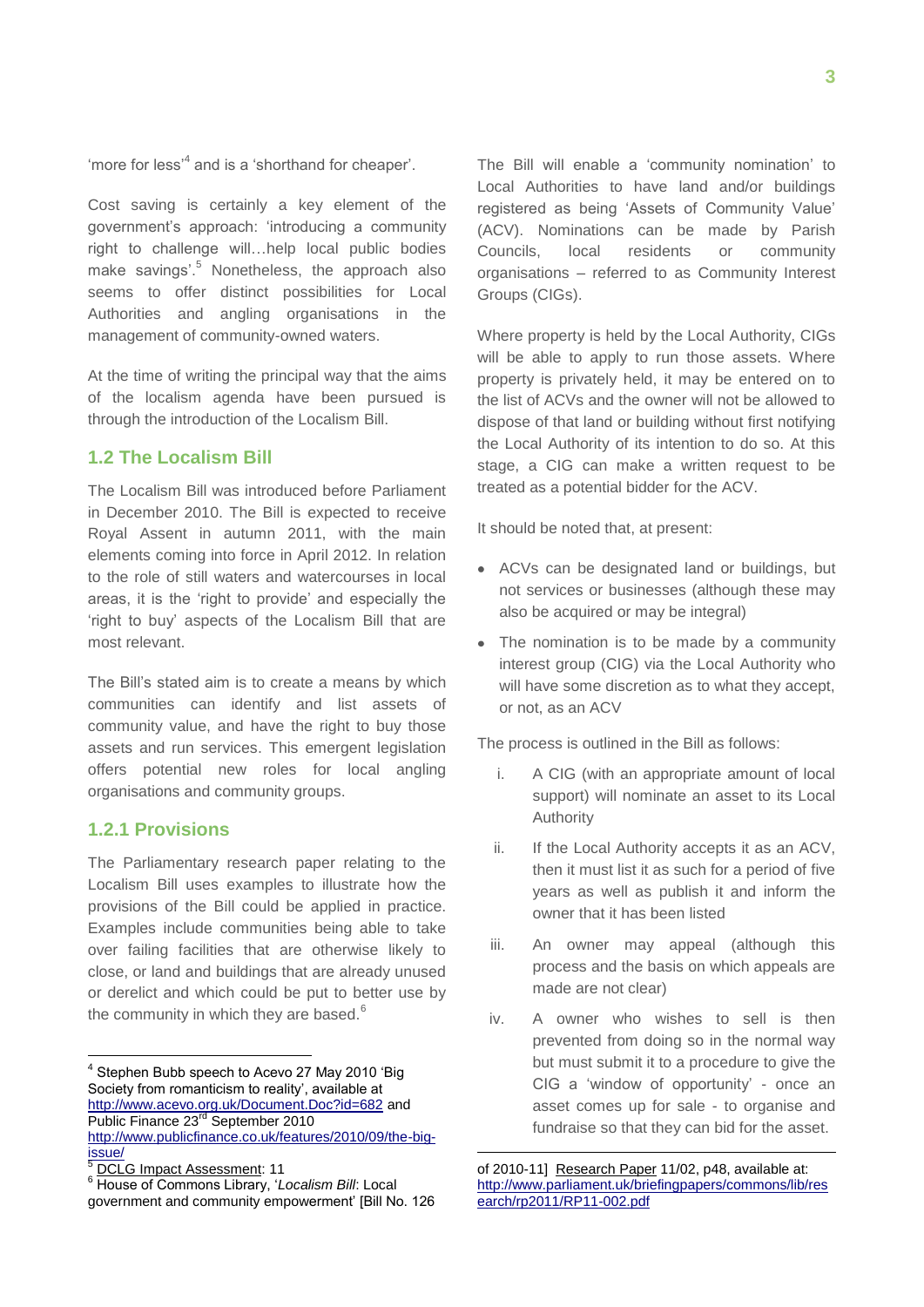These new provisions open a way for social enterprises, cooperatives and 'civil society' organisations to manage local community assets, which could include local waters. The Bill creates a framework in which local angling organisations could list local waters as community assets and angling organisations as CIGs.

Given that many Local Authorities already lease the rights to fishing on local waters to local angling organisations there may be real opportunities here for angling and community organisations to play a greater role, in partnership with Local Authorities, in running and even owning local assets.

For example, during our research we attended discussions between Stockport Council, the Environment Agency, local angling groups and residents" associations over the potential management of park waters. Stockport Council and the Environment Agency recognised clear advantages in shifting management of these waters to community groups; however they also expressed a number of key concerns. Most pressing of the concerns was the desire to ensure that access would not be restricted by giving waters to private angling clubs. It was important that angling clubs managed the waters in conjunction with resident and other groups for the benefit of the local community. Therefore the management of community waters must be underpinned by recognition of their value as a community asset with wider benefit for residents.

#### **1.2.2 Community Assets**

In its broadest sense 'community assets' can be understood as those factors, resources and environments that people feel are valuable to maintaining their quality of life. They may be used in daily life to:

- Develop personal capabilities such as a libraries, sports centre, adult education centres that can be used to develop skills or self-esteem
- Build social capital through volunteering groups, drop in centres or village halls that provide opportunities to establish supportive

relationships, join social networks and develop a sense of belonging

- Improve and maintain physical and mental health – through use of swimming pools, parks and green spaces,
- Facilitate access to other resources such as public toilets or a rural bus service that keep people mobile, connected and able to access other resources.

Alongside the new opportunities of the Localism Bill will be new obligations. Any CIG running a local asset will have to ensure that they are doing so for the benefit of the wider community, not just their members. Furthermore, the CIG will have to deliver, and demonstrate, the value that they are bringing.

Those responsible for community assets such as local waters will therefore have to realise and unlock the potential of those assets.

It is the way that community assets are used that makes them valuable to people and communities. Maximising the benefits of community assets therefore requires asking two important questions:

- **Who uses the asset?** How can access be increased so that a wider range of people can benefit?
- **What is the asset used for?**  Can current activities/uses be diversified further to deliver a wider range of benefits?

#### **1.3 Public Health**

The other key policy agenda for Local Authorities regards public health. The Public Health white paper *Healthy Lives, Healthy People* clearly sets out that Local Authorities will have responsibility for improving the public health and well-being of local people. It promotes a "coherent approach" that combines an emphasis on physical and mental health, wellbeing and resilience across the life course. Central to Local Authorities' role will be tackling health inequalities by encouraging healthy lifestyles and developing local strategies that address the broader social determinants of health and wellbeing.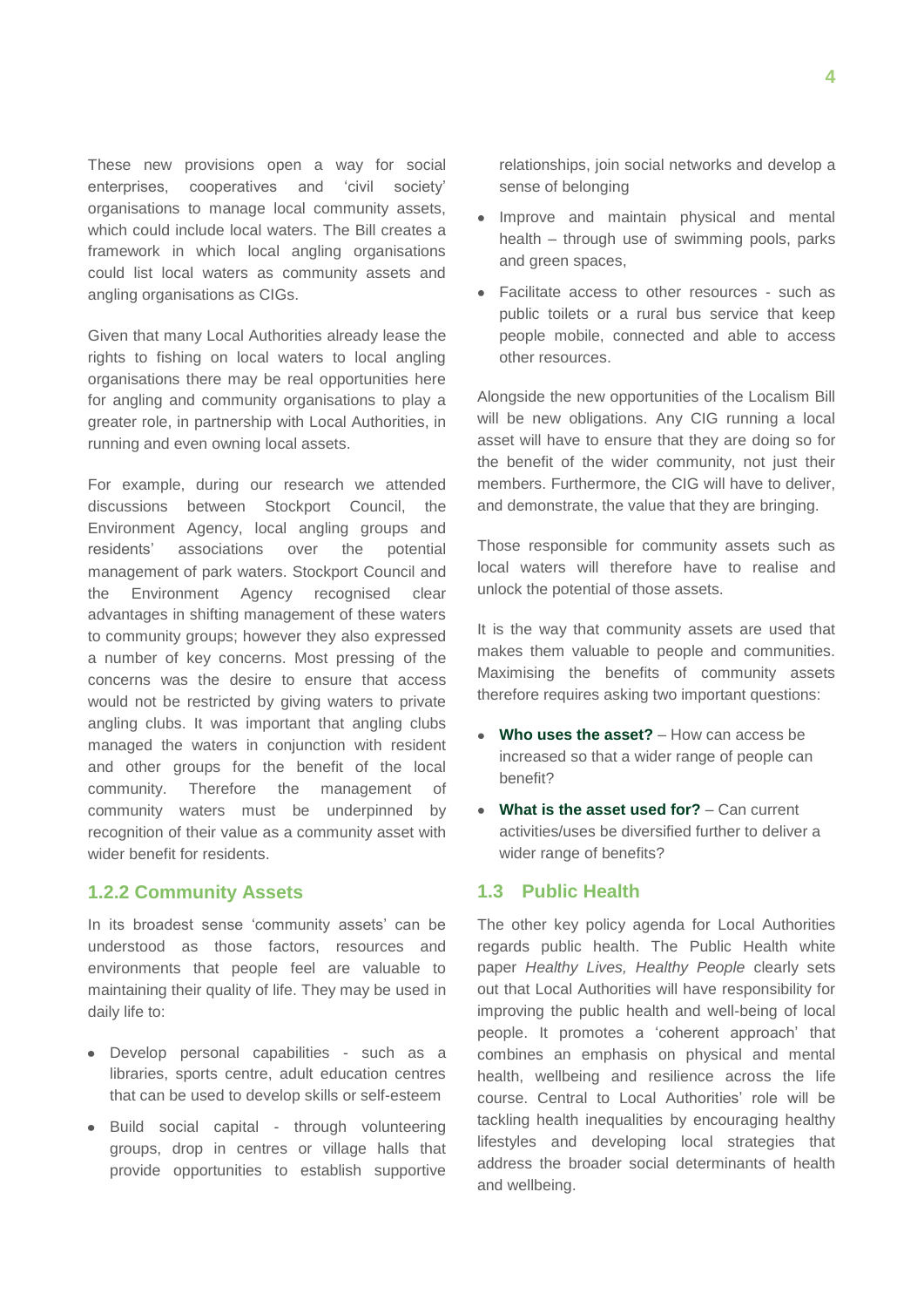The Marmot review and government health agendas<sup>7</sup> draw attention to three key areas important for healthy, sustainable communities.

- i. **Developing people's own capabilities and control over their lives.** This includes developing social and emotional skills - such as perseverance and self-esteem to help people make healthy life choices and develop 'resilience' to difficulties - as well as improving educational attainment and skill development that impact on life opportunities and health.
- ii. **Developing people's relationships within society.** Social isolation can be reduced through building social capital (bonds that link individuals to families, communities and networks). Social capital is a source of social support and provides a sense of connectedness that is vital to maintaining wellbeing and developing sustainable communities.
- iii. **Improving the environment people live in.** Access to quality local environment and green spaces, recreational activities and cultural facilities has been shown to improve health and wellbeing, making healthy life choices easier and encouraging the development of social capital.

Understanding health and wellbeing through this contextual lens recognises that people have a role to play in managing their own health and wellbeing. It recognises that provisions can be made to keep people "well" before they need to rely more heavily on health services. Identifying and developing the capabilities, resources, and environments that allow people and communities to be resilient in the face of adversity is the first step towards securing public health and wellbeing.

1

#### **2. Why Are Local Waters Important?**

Green spaces have long been associated with improved physical and mental health, and wellbeing.<sup>8</sup> Many communities have implemented successful programs that promote physical activity such as 'green gyms', and increasingly green spaces are being used as part of therapies to assist recovery and promote good mental health.<sup>9</sup>

Significantly, research has identified that green environments with access to water (blue-green environments) as are particularly effective in achieving outcomes around improved self-esteem and mood.<sup>10</sup> However the beneficial value of many "blue-green" spaces remains either unknown or under-utilised.

The total area of standing inland water is estimated as 675  $km^2$  in England, 125  $km^2$  in Wales and 1604  $km^2$  in Scotland.<sup>11</sup> This includes lakes, reservoirs, gravel pits, and ponds. Many more miles of river and canal systems criss-cross the British landscape. As a result, there are few Local Authorities in the UK that do not have access to rivers, waterways, or coastlines.

The community use of these waters varies considerably. In some areas waters are part of publicly accessible nature reserves, in others neglected parks. In many cases waters suitable for

<sup>7</sup> See Department of Health (Nov 2010) *Healthy Lives Healthy People*: *Our strategy for public health in England*  and HM Government (Feb 2011) *No Health Without Mental Health: A cross-government mental health outcomes strategy for people of all ages.*

<sup>1</sup> <sup>8</sup> J. Pretty, J. Peacock, R.Hine, M. Sellens, N. South, M.Griffin. (2007) Green exercise in the UK countryside: Effects on health and psychological well-being, and implications for policy and planning. In *Journal of Environmental Planning and Management.* Volume 50 (2). p 211-231; Richard Louv (2005) *Last Child in the Woods: saving our children from Nature Deficit Disorder*. Algonquin, Chapel Hill N.C.

 $9$  Mind. 2007. Ecotherapy: The green agenda for mental health.

[http://www.mind.org.uk/campaigns\\_and\\_issues/report\\_an](http://www.mind.org.uk/campaigns_and_issues/report_and_resources/835_ecotherapy) [d\\_resources/835\\_ecotherapy](http://www.mind.org.uk/campaigns_and_issues/report_and_resources/835_ecotherapy)

 $10$  Pretty and J. Barton. (2010) What is the best dose of Green Exercise for Improving mental health? In *Environmental Science and Technology*, Vol 44 (10). p 3947–3955

<sup>&</sup>lt;sup>11</sup> Foundation for Water Research. 2005. Water Framework Directive. Lakes and Reservoirs Overview. [http://www.pik-potsdam.de/news/events/alter-net/former](http://www.pik-potsdam.de/news/events/alter-net/former-ss/2007/03-09.2007/straskrabova/literature/LakesReserv-WFD09-0.pdf)[ss/2007/03-09.2007/straskrabova/literature/LakesReserv-](http://www.pik-potsdam.de/news/events/alter-net/former-ss/2007/03-09.2007/straskrabova/literature/LakesReserv-WFD09-0.pdf)[WFD09-0.pdf](http://www.pik-potsdam.de/news/events/alter-net/former-ss/2007/03-09.2007/straskrabova/literature/LakesReserv-WFD09-0.pdf)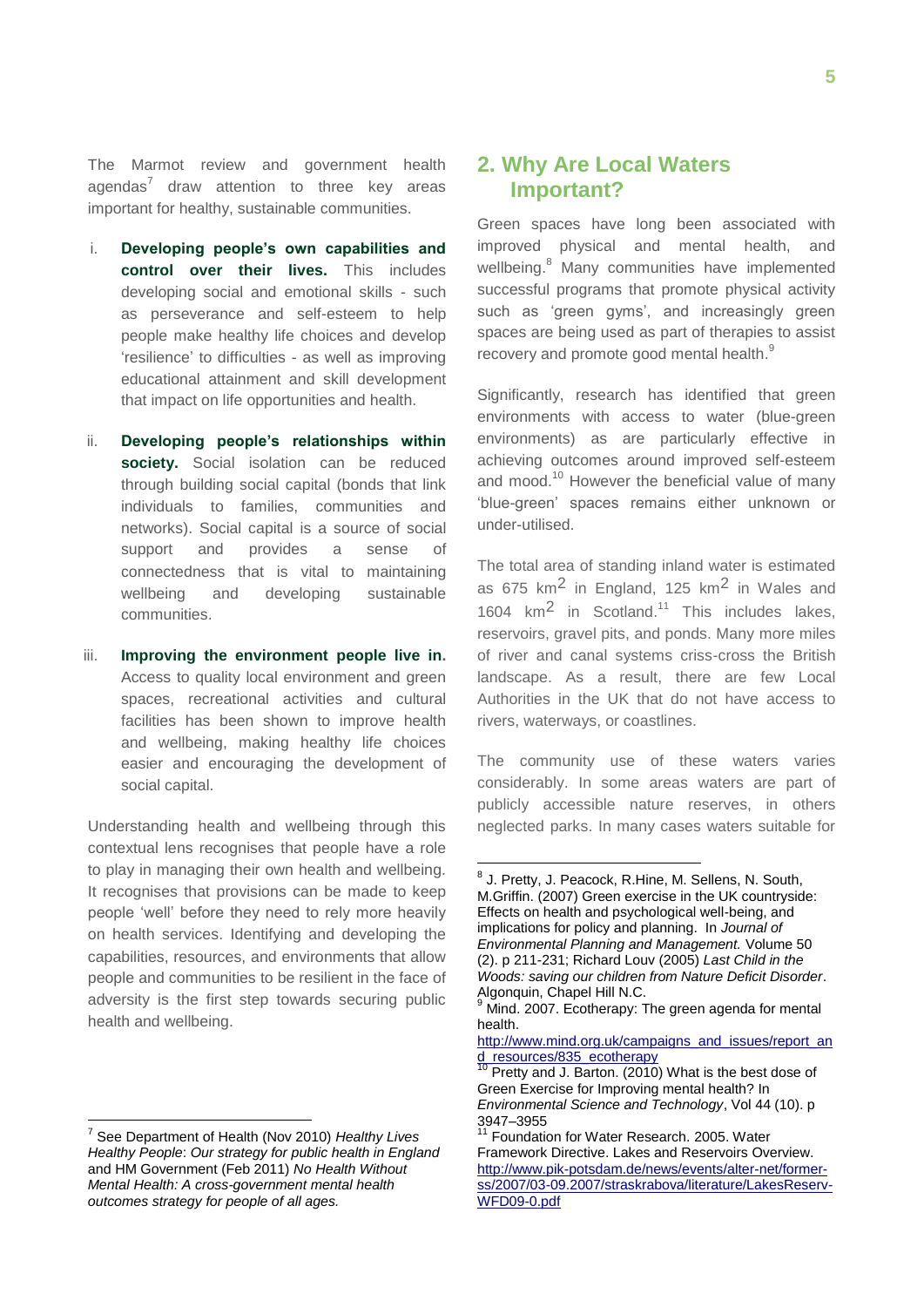angling are let to local angling clubs that may restrict public use, while in other areas anglers themselves have been excluded. In circumstances where the beneficial values of waters have been recognised, it is usually as a backdrop to community life, as a haven for wildlife and a "space" through which to observe nature with limited interaction.

The use of local waters as a tool for facilitating social inclusion and promoting wellbeing is however, less well developed. As a result many waters are under-utilised resources that could be put to much greater use as part of strategies to improve public health and wellbeing, facilitate social inclusion and improve a range of outcomes for young people.

Rather than seeing the environment as a back drop to community life, this guide demonstrates the ways in which waters can be more actively put to work for the benefit of local communities and thereby realise their full potential as community assets.

#### **3. Why is Angling Important?**

*"The lake itself has a natural function, it"s a flood defence sink area, and if that"s all it did the council would be happy. But the local residents see it as their green space, their access to the countryside. It still has the engineering function, but we can add value to that by getting kids involved in fishing. It gives us a tool to work with them." (Recreational Manager for Hemlington Lake)*

The introduction of angling on community waters "adds value" because of its ability to improve a wide range of health and wellbeing outcomes across the social demographic.

**Angling is a socially inclusive activity.** Angling is accessible to a wide range of people, not being restricted by gender, age, disability, socio-economic status, or ethnicity. This makes it a useful tool for tacking health inequalities through the provision of a universally accessible offer. The socially inclusive nature of angling facilitates intergenerational engagement, strengthens

opportunities to engage with people across social divides and provides a valuable opportunity for younger people with disabilities to engage and compete on an equal level with their peers.

- **Angling can reduce social isolation through community engagement.** Taking part in angling can be a way of bringing different members of the community together. This is particularly apparent in angling-related activities that encourage community interaction, such as volunteering at coaching/fun days, angling clubs and matches, as well as engagement in conservation work. As an important means of developing social capital, angling and related activities can be used to work successfully with both isolated elderly residents and excluded young people.
- **Angling can strengthen family relationships through family-orientated activities.** Our research has found that young people and their parents/carers enjoy the opportunity to spend quality time together through angling**.** This has been used to good effect in family intervention programmes, where the calming, quiet nature of the activity allows parents to see a different side to young people, to have the opportunity to talk about issues, and to bond over a shared endeavour. Developing family friendly angling facilities is important to encouraging and sustaining such practices.
- **Angling can reduce anti-social behaviour in neglected spaces.** The presence of anglers, community activities and a well maintained area can dissuade anti-social behaviour and reduce fear of crime. In particular, encouraging young people and community members to take part in conservation work and angling activities together can build a sense of ownership, civic pride and awareness of how anti-social behaviour impacts on local residents**.**
- **Angling can improve physical health.**  Angling practice entails a range of physical activity, with low, medium and high levels of intensity dependent on the angling techniques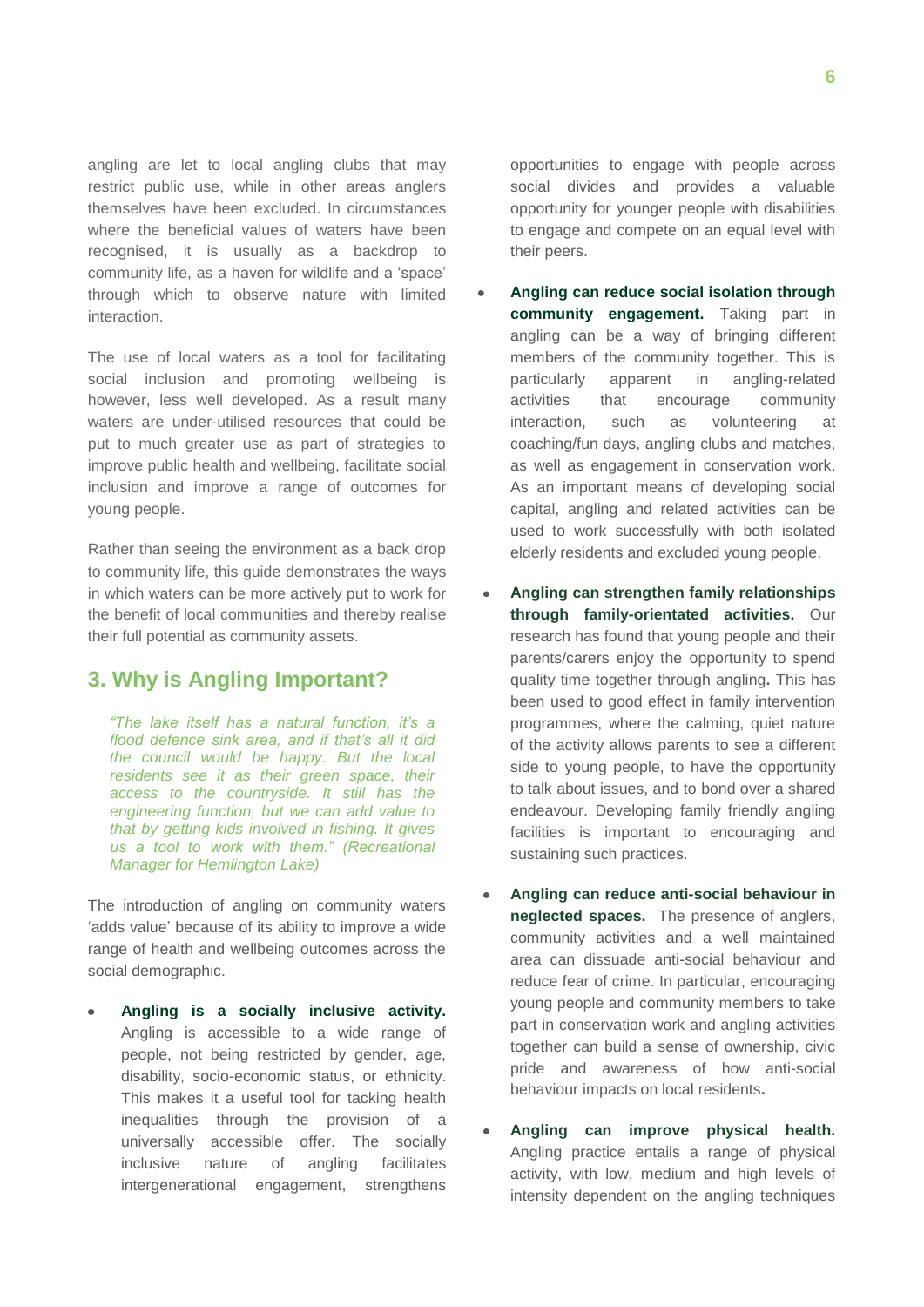being used. This makes it particularly suited to encouraging the elderly, infirm or less able to become more physically active at their own pace.<sup>12</sup> Participation in angling also encourages active lifestyles through secondary activities such as walking/cycling to angling sites and engaging in aquatic conservation work and site maintenance.

- **Angling can improve mental health.** As an absorbing activity in green spaces, angling offers an opportunity for mental restoration and relaxation. Angling has been successfully used by organisations such as Mind as a form of 'ecotherapy' to manage mental distress<sup>13</sup>, and by intervention projects such as Get Hooked On Fishing<sup>14</sup> that work with young people with ADHD and anxiety disorders.<sup>15</sup>
- **Angling can develop young people's resilience and coping strategies.** Our research has shown how young people can proactively use angling as a way to 'get away' from stresses, providing opportunities for peace, to calm anger, recharge, and even complete homework away from a busy households.<sup>16</sup> As a result, projects successfully use angling to work with young carers and those experiencing difficulties at home. Encouraging angling use and increasing young people"s access to local waters will have a positive effect on their ability to manage their own wellbeing.

1

- **Angling can encourage youth access to the benefits of green spaces.** Our research found that young people did not often make full use of green spaces because they felt there was "nothing to do there". Angling transforms young people"s use of green spaces by encouraging an accessible, positive activity that can be engaged in alone or with friends, and has the potential to provide hours of engagement at low financial costs. In this way angling unlocks many of the public health and wellbeing benefits associated with active use of green spaces that would otherwise be underutilised.
- **Angling is a resource for targeted intervention work.** Organisations such as Get Hooked On Fishing (and others) have developed angling as a tool to successfully transform outcomes for disadvantaged young people. This approach involves working with youth offending teams, young people excluded from schools, those at risk of crime and antisocial behaviour, to those who have low confidence and self-esteem, or experience mental health disorders. Such programmes deliver "added value" to angling on community waters.<sup>17</sup>
- **Angling is a resource for education and training.** Angling can be the catalyst for developing environmental information boards and pond dipping areas that increase the use of waters for education. Our research has found youth and community projects working alongside anglers using local ponds and watersides for vocational training, in subjects such as land management, construction (fishing platforms or fish refuges) through to horticulture, conservation or fishery management.
- **Angling can encourage 'active ageing'.** The public health white paper *Healthy Lives, Healthy People* encourages Local Authorities

 $\overline{\phantom{a}}$ 

<sup>&</sup>lt;sup>12</sup> Stolk, P. 2010. Theme paper 3. Angling and Physical Activity. Substance.

[http://resources.anglingresearch.org.uk/project\\_reports/int](http://resources.anglingresearch.org.uk/project_reports/interim_reports_2010) [erim\\_reports\\_2010](http://resources.anglingresearch.org.uk/project_reports/interim_reports_2010)

<sup>13</sup> Stolk, P. 2010 *Theme paper. Angling and Personal health and wellbeing.* Substance

[http://resources.anglingresearch.org.uk/project\\_reports/int](http://resources.anglingresearch.org.uk/project_reports/interim_reports_2010) [erim\\_reports\\_2010](http://resources.anglingresearch.org.uk/project_reports/interim_reports_2010)

UK wide intervention charity that uses fishing as a tool to engage and improve outcomes for young people. [www.ghof.org.uk](http://www.ghof.org.uk/)

<sup>15</sup> Djohari, N. 2010. *The "Added Value" of angling intervention programmes.* Substance.

[http://resources.anglingresearch.org.uk/project\\_reports/int](http://resources.anglingresearch.org.uk/project_reports/interim_reports_2010) [erim\\_reports\\_2010](http://resources.anglingresearch.org.uk/project_reports/interim_reports_2010)

<sup>16</sup> Djohari, N. 2010. *The wellbeing benefits of angling participation.* Substance

[http://resources.anglingresearch.org.uk/project\\_reports/int](http://resources.anglingresearch.org.uk/project_reports/interim_reports_2010) [erim\\_reports\\_2010](http://resources.anglingresearch.org.uk/project_reports/interim_reports_2010)

<sup>17</sup> Djohari, N. 2010. *The "Added Value" of angling intervention programmes.* Substance. [http://resources.anglingresearch.org.uk/project\\_reports/int](http://resources.anglingresearch.org.uk/project_reports/interim_reports_2010) [erim\\_reports\\_2010](http://resources.anglingresearch.org.uk/project_reports/interim_reports_2010)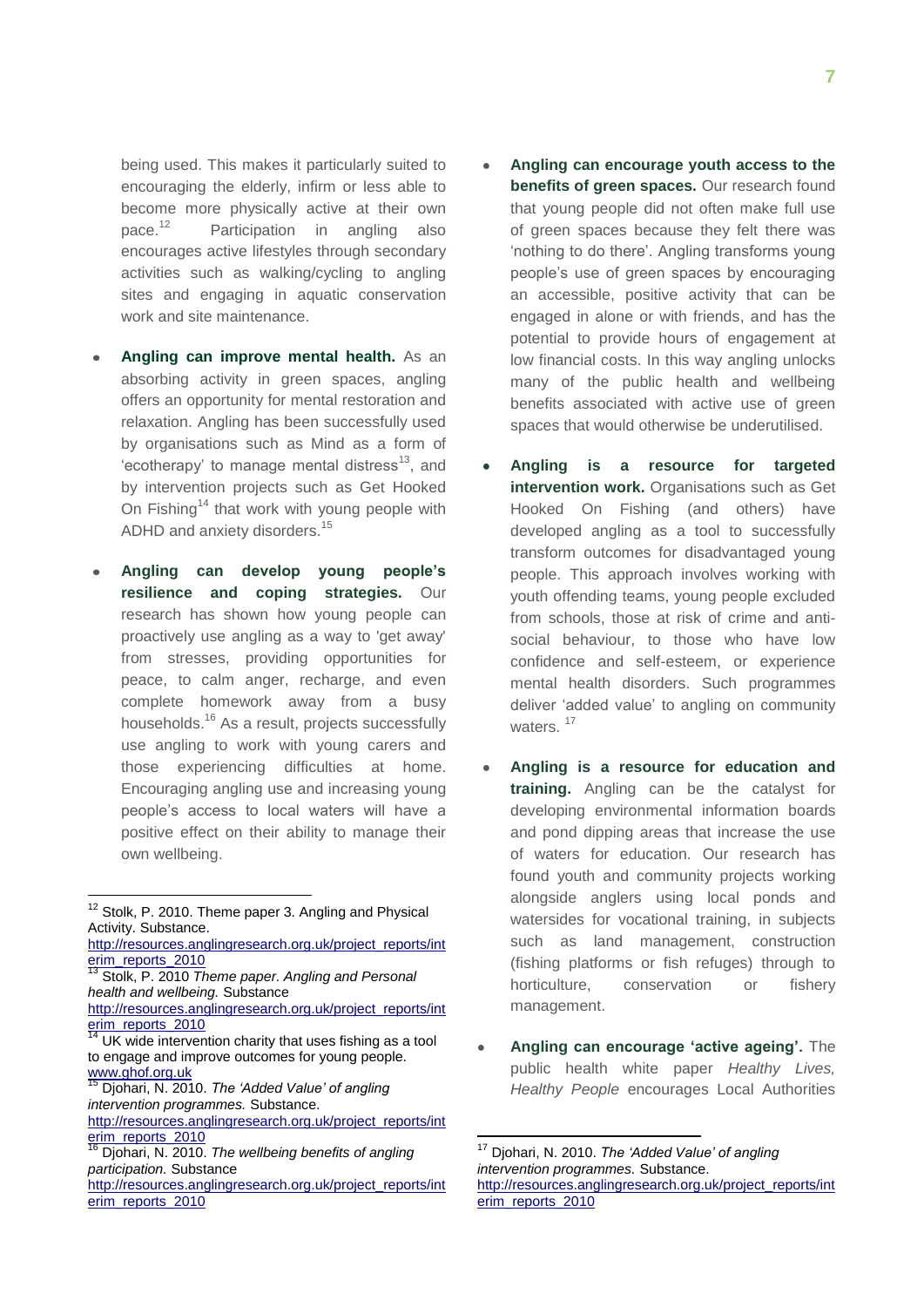to design communities for 'active ageing'<sup>18</sup>. When made safe and accessible, angling can play a role in these local strategies by encouraging older residents to regularly participate in increased physical activity and social interaction that reduce the isolation frequently associated with ageing.

**Angling can facilitate inter-generational engagement**. In most communities, there are few opportunities for younger people and older residents to interact with each other. As a result both elderly residents and young people are often subject to negative stereotypes. Angling encourages the type of engagement that transforms negative attitudes and relationships, by enabling residents across generations to find common ground in shared interest.

However, for Local Authorities and local angling organisations to be able to work together to deliver these benefits, angling organisations may be required to adopt new practices. Angling organisations will need to be open, be supportive of objectives that increase public access to angling, and they will need to develop partnerships with other local organisations such as local residents" associations, parks organisations, wildlife and conservation groups, youth or older people"s projects and other water users. Such action will require new ways of cooperating and management and may necessitate new organisational forms, such as cooperatives, social enterprise or charities. Despite the challenges these new arrangements may present, the potential and the benefit to local communities of such change could be significant.

#### **4. Unlocking the Benefits of Community Waters: Examples of Good Practice**

Across the country there are a range of models that allow local communities to make the most of community waters. These vary from simple steps that Local Authorities have taken to encourage

1

wider angling participation, to the development of charities and social enterprises that run and deliver projects benefiting local communities.

We have identified three key approaches which we wish to highlight that have delivered good practice:

- i. **Local Authority lead.** There are basic steps that Local Authorities can take to promote angling. These include making use of Local Authority powers to put conditions on leasing and providing free CRB checks, through to regenerating community ponds, maintaining fishing access to piers and marinas, and supporting the development of coaching activities or family fun days. The Localism Bill offers new ways in which authorities can involve the local community in owning and managing community water based assets.
- ii. **Development by a community group.** The involvement of local community groups in the maintenance and development of local waters can open access to funds that would otherwise be beyond the reach of Local Authorities, can assist communities to respond directly to their own needs, and can increase social connectedness. Such groups should involve angling organisations and anglers alongside other stakeholders such as residents and other water users.
- iii. **Establishment of a mutual, charity or social enterprise.** The full potential of waters can often be best realised through the development of businesses or charities that benefit local communities. Social enterprises and mutuals have the potential to be self-sustaining, delivering a diverse range of professional services through the management of local waters. Cooperatives and Community Interest Companies have obligations to community benefit and can act as vehicles to ensure a range of stakeholder interests are accommodated.

**On the following pages we look at four examples of good practice that we have researched during the project.**

<sup>18</sup>The Department of Health. Nov 2010. *Healthy Lives Healthy People: Our strategy for public health in England.*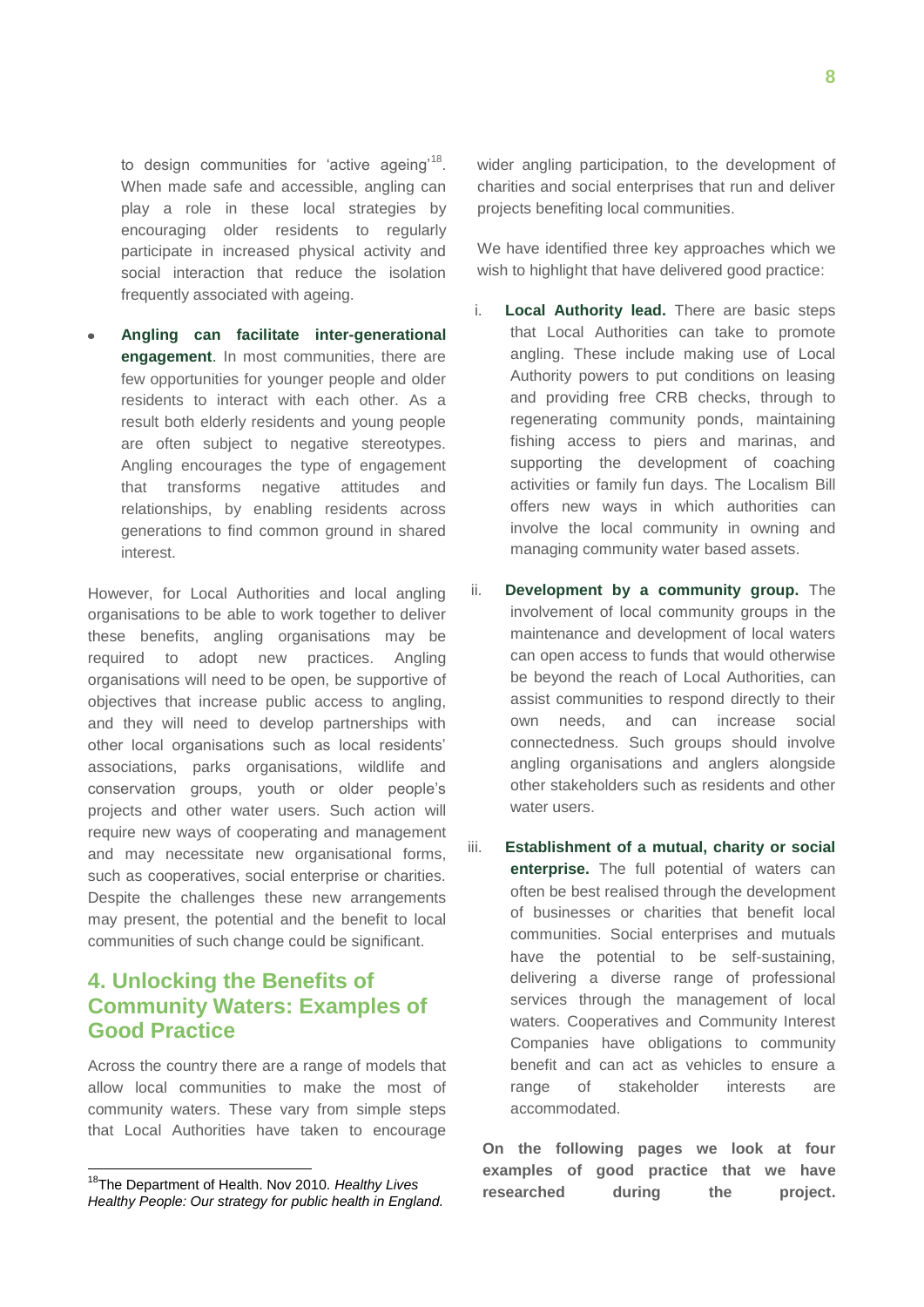#### **1. Putting the pieces together- The London Borough of Hillingdon**

The London Borough of Hillingdon stands out as an example of good practice in how Local Authorities can take the lead in encouraging more active use of community waters.

As part of a borough-wide improvement scheme the local council decided to re-appraise the resources and facilities it had available. They recognised that Hillingdon had an abundance of waters, but many had become neglected, prone to incidents of anti-social behaviour and were inaccessible to young anglers.

To gauge the level of local interest in developing angling waters, the council hosted a two day family fishing fun day on Little Britain Lake in 2009. The response was overwhelming, attracting over 600 participants.

*"I went along to shake a few hands and they were so short of CRB-checked volunteers that I ended up spending the day teaching small groups of kids to fish. I got to see the benefits first hand - there was a young lad in my group with learning difficulties, he was so quiet, didn"t say a word. But as soon as he caught a fish, he was running up and down telling the others how he"d done it. His mum had never seen him so animated. Catching just bought him out of himself. So I thought, yes, let"s give this a go, let"s have a family fishery- a place where mum, dad and the kids can come for a few hours and do some fishing, and it will be free- no charge." (Ray Puddifoot, Leader of Hillingdon Council)*

A borough-wide strategy was put in place for developing angling provisions for young people and families. Key elements have included:



Young angler and volunteer at Little Britain Lake

#### **Development of a free and accessible family fishery**

Our research has found young people struggle most to meet the cost of going fishing, so providing safe, accessible and free venues is an important way of enabling participation. The council has transformed Little Britain Lake into an attractive community site through clearing of paths, adding disabled friendly fishing pegs, maintenance and re-planting of a designated picnic area, and installation of street lighting on the access road. There are also plans to develop on-site toilet facilities. Members of the local community were encouraged to volunteer in as much of the site development as possible. Regular public use has now resulted in a decline of anti-social behaviour at the lake.

#### **Conditional leasing to encourage the development of junior angling clubs**

Like many local councils, most of Hillingdon's waters are leased to angling clubs, but few of these clubs had dedicated junior sections or permitted junior fishing. As a result many young people and families struggled to find suitable provisions in the area. Addressing this, the clubs renting council waters are now required to have a junior section as part of the renewal condition of their lease. To assist the angling clubs to meet this requirement, the council are providing free CRB checks and advice/guidance on how to navigate issues such as insurance and health and safety policies.

Continued on following page.....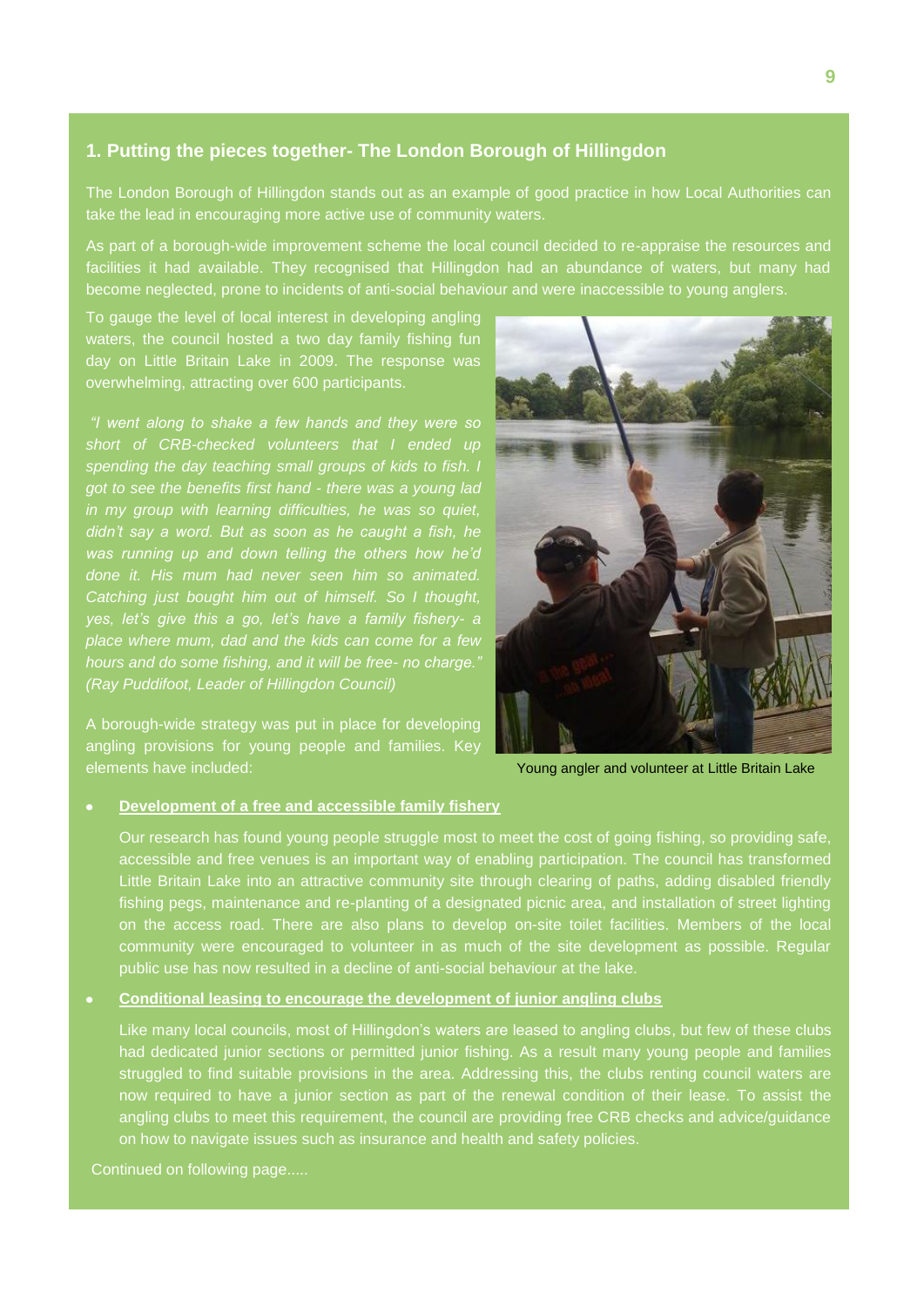#### **Borough of Hillingdon continued....**

#### **Provision of free family fishing events**

 make the link to a club as a follow on from the event. Following on from the success of the first Family Fishing Fun Day, the council has continued to provide this free event. The two day event in 2010 attracted **1040** fishing participants, across all age and ability ranges, with an estimated 22% from ethnic minority backgrounds. The high profile event was supported by renowned angling celebrities John Wilson and Keith Arthur, and over 50 volunteers from the local angling charity Les Webber"s Angling Projects, local angling clubs and individual angling enthusiasts. A reliable base of volunteers has been established by encouraging angling clubs receiving free CRB checks to participate. The presence of these local clubs also gives young people and families the opportunity to meet club members and



#### **Encouraging wide use of angling facilities**

Fishing Fun day participant with certificate for successfully catching a fish

Working with the support of Les Webber"s Angling Projects, the council runs a scheme to assist local Scout groups to get their angling badges. This involves classroom and bank side sessions and the provision of a minibus where needed. Badges are later awarded by the Mayor. The council has also been approached by schools running vocational courses wishing to contribute to site maintenance and development of further waters through construction work, fencing, path maintenance, and horticulture, as part of student training. An interschool angling competition has also been established.

Hillingdon is successful because the council serves as a network hub, introducing those who would like to take up angling to those who can provide it by making full use of council powers, such as conditional leasing. The council also adopted an inclusive approach form the start, encouraging conservation groups, anglers and residents to become involved in developments. Lyn Summers, coordinator of angling developments for the Borough, explains:

*"It"s not as hard as people think, it"s about getting stuck in and giving it a go and you"ll find that people start to join in. People will start approaching you, like the Scouts, the local teachers. But it wouldn"t be possible without the effort and commitment of people like Les Webber and the volunteers alone. So it"s about building that base of volunteers".*

The volunteers themselves are clear, however, that none of this would be possible without the council taking the lead. They stress the importance of having that strategic, borough-wide support behind them.

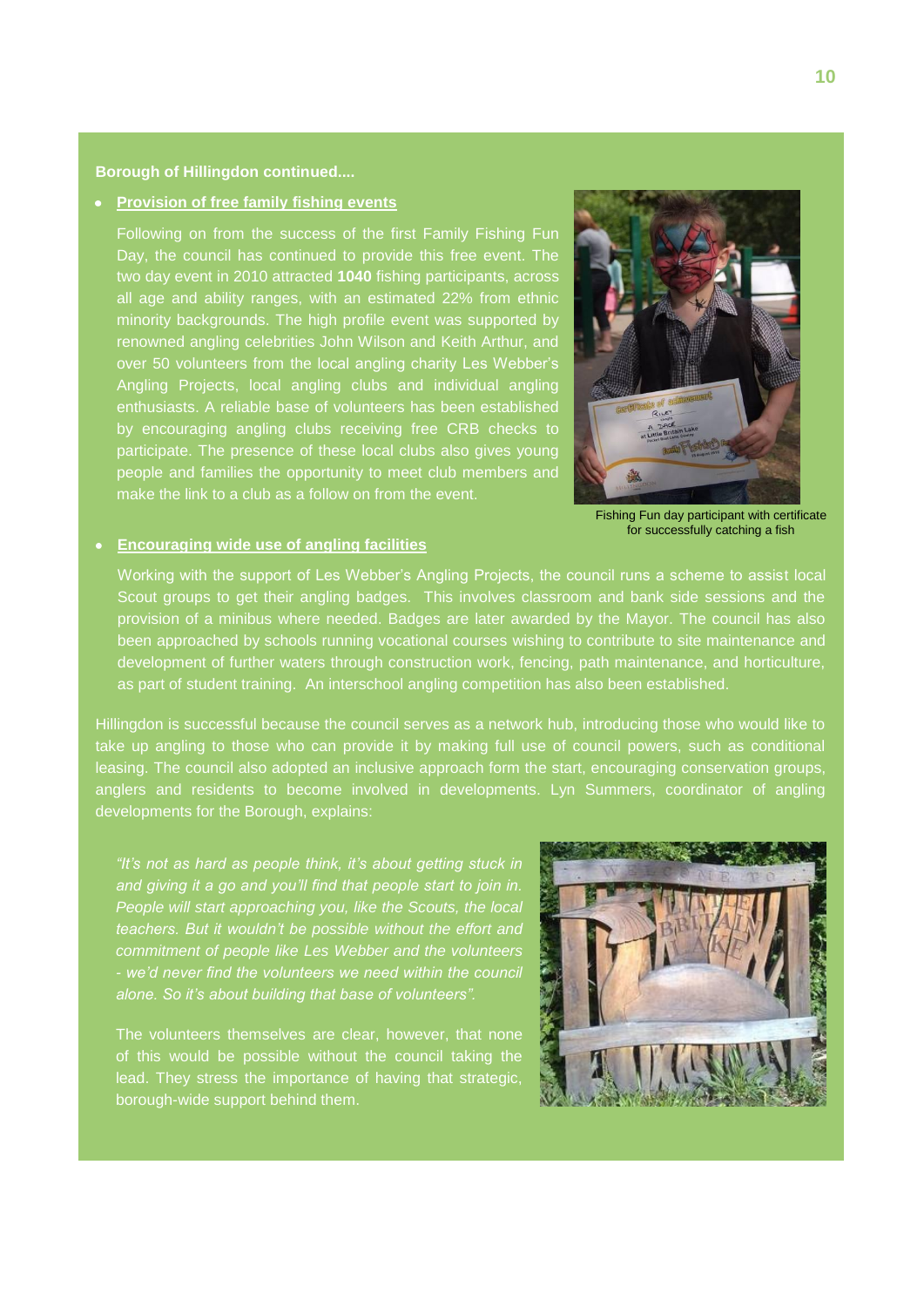#### **2. Salmon Fishing for All: Stirling Council Fisheries on the River Forth and River Teith**

Stirling Council either owns or manages the fishing rights for salmon and sea trout on a four-mile stretch of the River Forth adjacent to the city, and two stretches of the River Teith near Callander. Council involvement in local salmon fishing can be traced as far back as the  $14<sup>th</sup>$  century, when salmon fishing rights for the River Forth were presented to the "burgesses" of Stirling by King Robert II of Scotland on the 13<sup>th</sup> July, 1386. The sale of fishing permits to the public is, however, a more recent development.

**Resident Friendly Permits:** The Council offers season and roving permits to local residents at a subsidised price. A cumulative discount is also applicable for concession holders. In 2011 an adult season permit for a visitor was £255; the same permit for a resident was £175. Day permits for an adult ranged in price from £25 to £48 across the season.

Permit prices take into account the 'urbanised' setting of the River Forth fishery. As fishery manager David Jones pointed out, "it [the River Forth] doesn't have the beauty factor of other Scottish rivers like the Dee or the Spey, but what it's got is these [salmon fishing] beats right off the tide".

Fishing on the Council-run stretch of the River Forth is strategically positioned to provide 'first-crack' at salmon as they head upstream on the tide. In 2010 the River Forth was listed as the top-producing beat in Scotland, with 1,351 salmon and grilse. The Council-run stretch of the River Teith also features important salmon spawning grounds and consistently holds good numbers of sea trout. The Council's permit policy ensures that local residents are not priced out of access to this valuable community resource.



Launch of 2011 Stirling salmon fishing season From Stirling Council Website: (http://www.stirling.gov.uk/index/leisure/countryside/fisheries/fisheri esnews/launch2011.htm)

The fishery promotes fish conservation and responsible fishing. Anglers are issued with tags for landed fish, whilst the practice of catch and release is widely encouraged. In 2010 70% of caught fish were safely returned. The Council is aiming to operate its fisheries in full cost-recovery mode by the end of 2011. Revenue from permit sales is supplemented by additional income generated through a range of fishery management services (fish surveys, river clean-up and bank rehabilitation work) that are delivered for partner organisations. The Council also runs a fish in the classroom project with local schools.

**Increasing Access:** Disabled platforms have been installed on the Craigforth section of the River Forth (2001) and at the Geisher Pool on the River Teith (2010). These platforms are not for the exclusive use of anglers and other community members are encouraged to use them. Paths providing pedestrian access to these platforms have also been constructed including a 450m path on the River Teith and 2000m path on the River Forth. Like the platforms, the paths provide benefit to other members of the community and are regularly used by groups of children from the local nursery, bird-watchers and dog-walkers.

**Volunteers:** The fishery benefits from the dedication of a group of extremely passionate volunteers, who assist on a range of river maintenance tasks and, in some cases, the conduct of highly technical work like habitat surveys alongside Council and Forth Fisheries Trust staff. Several volunteers from the Forth Fisheries Angling Association maintain the small-scale hatchery that the Council uses as part of the Fish in the Classroom programme.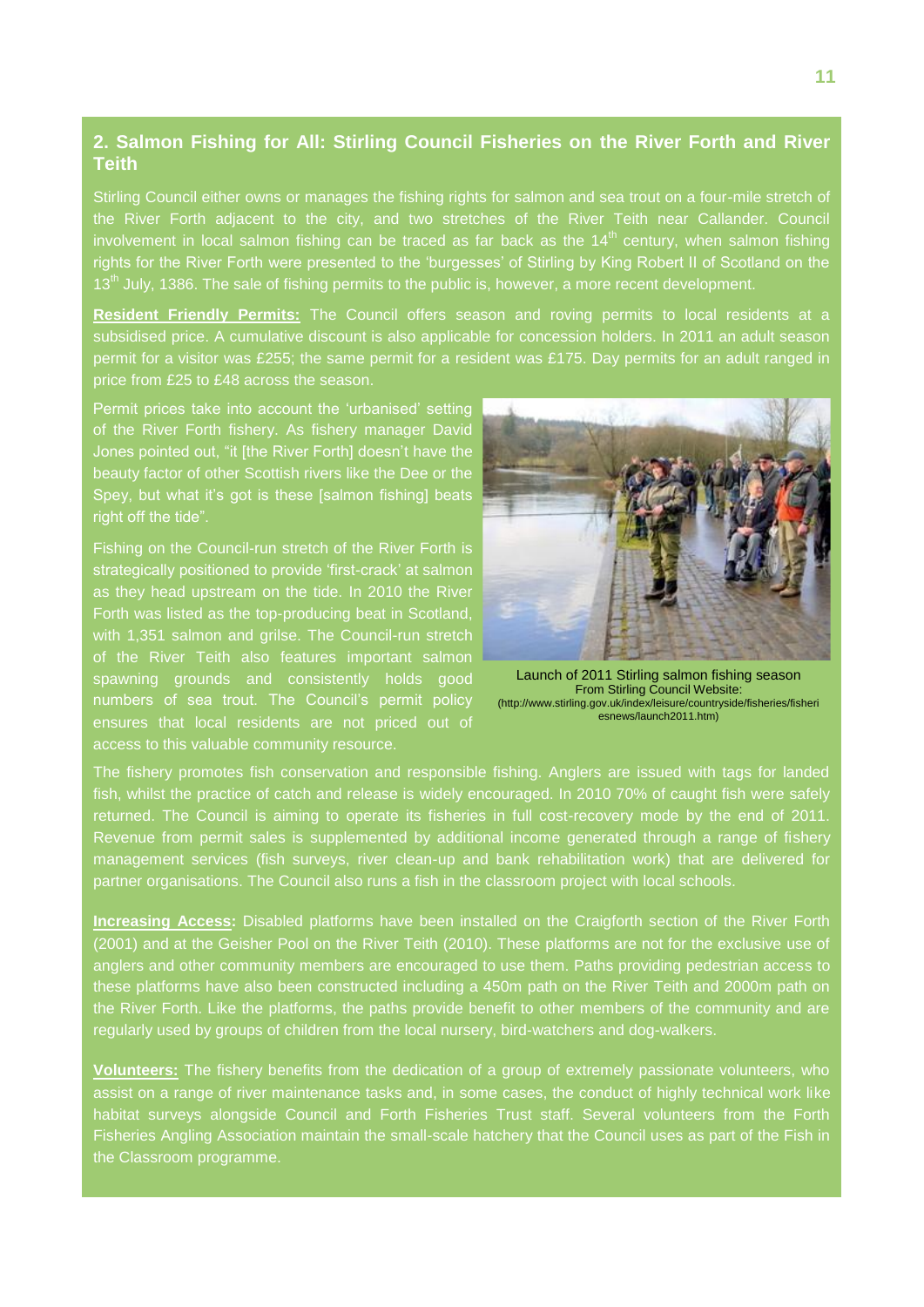#### **3. Community Led Development: The Friends of Hemlington Lake**

"*About 10 years ago the lake went into deep decline; we had cars, rubbish, bikes and all sorts. It was a shame to see it. So a few of the residents got together set up the "Friend of Hemlington lake" to walk around and residents say hello, you might find a carrier bag blowing around and it"s picked up by people walking along. It"s because people have seen the improvements and they"re taking more pride in the lake itself and the area*... *(Friend of Hemlington Lake)*



View of Hemlington Lake"s all ability fishing platforms

Hemlington Lake is located in the heart of a Middlesbrough estate and is surrounded by houses on all sides. In the past the site had become associated with anti-social behaviour. Working together with the Recreation Manager, the "Friends of Hemlington Lake" have in recent years secured multiple funds not accessible to local councils. The funds have been used to develop the area in accordance with what residents want. Improvements have included an all-abilities paths round the lake, education boards that change with the seasons, pond dipping kits for local schools/families to use, and sculptures by local artists. A central initiative was the improvement of angling at the site. Working with the Environment Agency to ensure developments were sensitive to the resident water vole population, new locally built disabled friendly platforms were installed. Junior angling is promoted by offering regular angling courses as part of measures to reduce vandalism and provide a constructive activity for young people. The courses are run by angling charity Get Hooked on Fishing Teesside and serve a dual purpose:

- To educate and encourage the development of responsible young anglers
- To target and divert young people involved in anti-social behaviour into an activity that allows them to get to know the local community and instil environmental respect.

The course runs over multiple sessions and includes some classroom work in an onsite facility. On completion of the course young people get a fishing kit and a pass for free use of waters until they are 16. Providing angling courses in exchange for free access ensures that young people learn safe and responsible practice, are encouraged to respect the environment, and most importantly build a relationship with the "friends" of Hemlington members, the recreational manager, and local residents, who frequently visit the coaches and young people on the course.

Both the Friends of Hemlington Lake and the recreational manager see the lake as an asset to be utilised rather than a place to be left "untouched". All developments are sensitive to wildlife and the environment but are active in catering for the diverse needs of the local community; balancing anglers, model boaters and canoeists with the needs of wildlife and site aesthetics.

Local Authorities can support the development of these community groups by providing expertise and assistance with bid writing, understanding legislation and council processes, through to providing training or access to local networks. This requires a supportive infrastructure that is sympathetic to the aims of community organisations and recognises that voluntary groups are often limited by time constraints and may have variable levels of experience and expertise.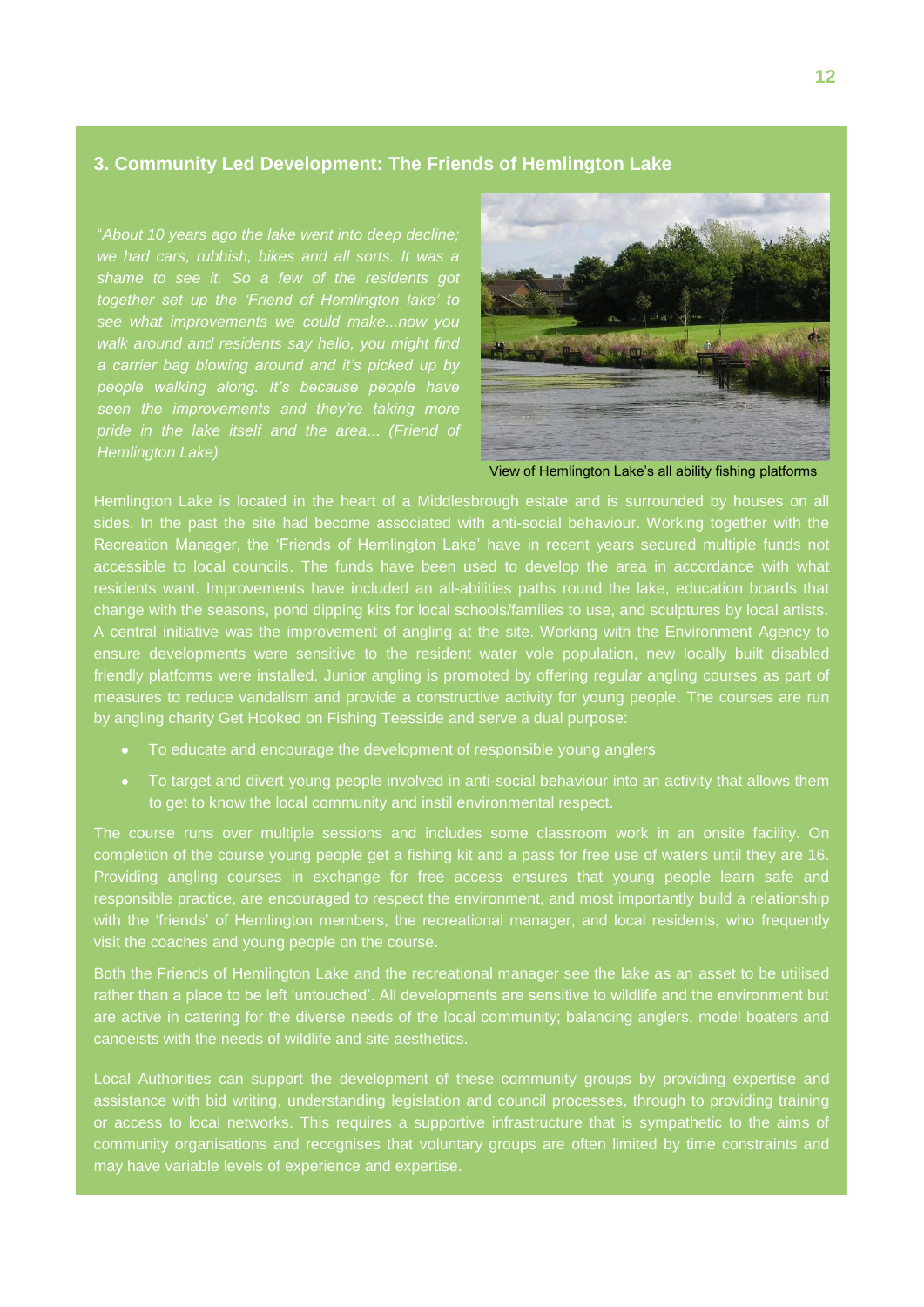#### **4. Encouraging Social Enterprise: Get Hooked Ealing**

Northala Fields, in the heart of Ealing, London, opened in 2008, having been developed from derelict land with rubble from the demolition of Wembley stadium. The site includes fishing/model boating waters that are situated in front of the now iconic rubble hills. While initial plans were to lease the waters as a fishery, consultation with angling charity Get Hooked On Fishing (GHOF) and the Metropolitan Police identified that the benefits of this central community space could be maximised with the development of a selfsustaining angling intervention project. GHOF has multiple intervention projects across the country, providing both universal and targeted programs that use angling for personal and social development. They have a track record of success in the use of angling to re-engage young people in education and employment; build confidence and self-esteem amongst those with underlying social and emotional problems; and transform anti-social behaviour. Following the social enterprise model established by GHOF North East in Durham, the development process was designed to establish GHOF Ealing as a selfsustaining social enterprise within three years. Project development has included:

- Build of an environmentally sensitive visitors centre housing a café, toilet facilities, tackle shop, classroom and management office for GHOF.
- Lease of the waters and management of the building to GHOF Ealing for 3 years allowing the project to generate additional revenue from angling day tickets and tackle shop sales.
- The café is leased out to a third party that covers the maintenance costs of the entire building.

Having a resident charity as a project partner opened access to combined pots of capital and seed funding (remaining land refill funds from the Wembley development, and local council funds for development and special project funds) to create the much needed visitor centre.

The establishment of a social enterprise in the GHOF model maximises the potential benefits of local waters by providing a thriving local fishery, resident junior angling club, and targeted youth intervention work that will include classroom sessions, mentoring and volunteering opportunities in both angling and shop management.



New eco-friendly build in Northala Fields, housing the GHOF Ealing project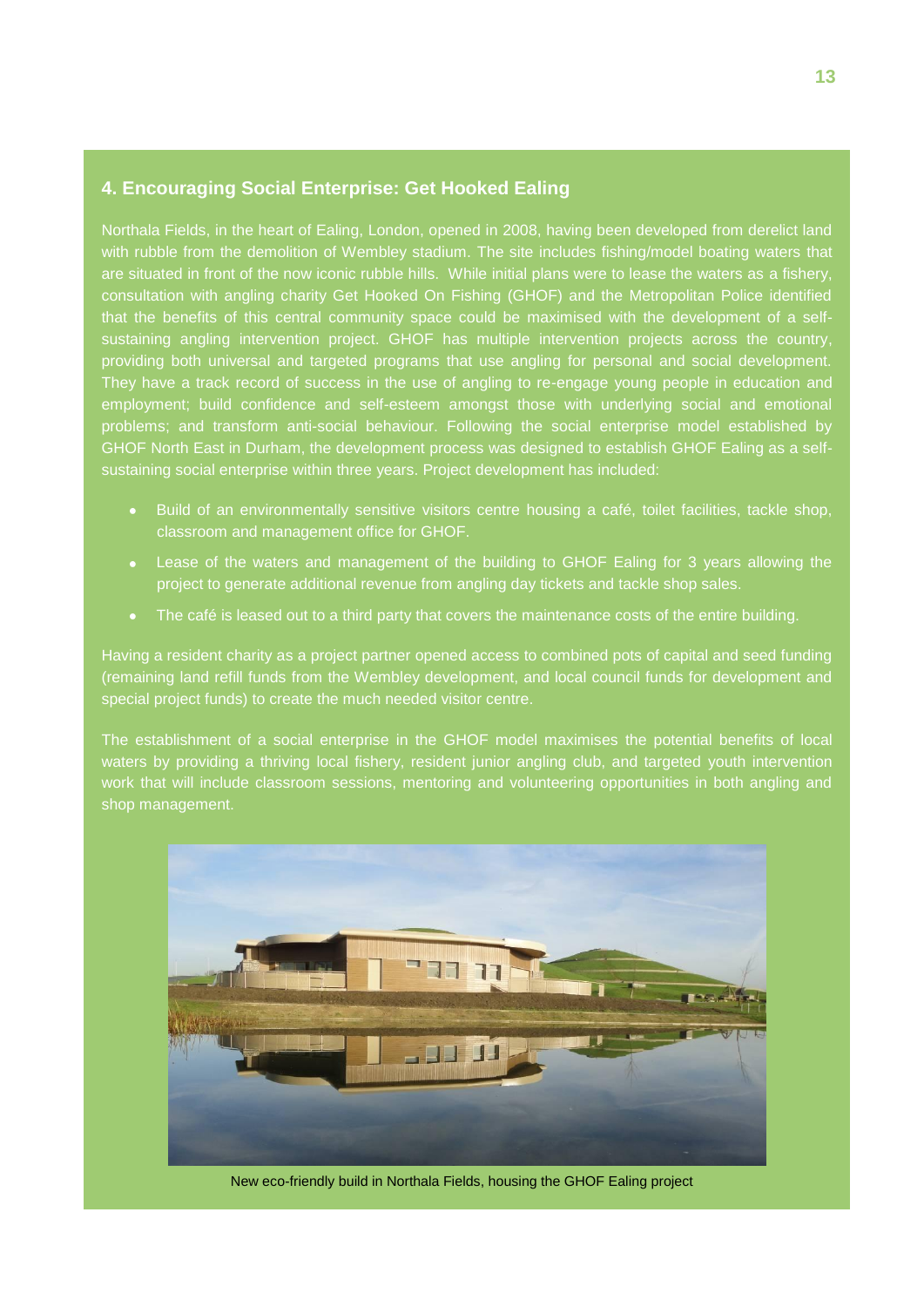#### **5. Recommendations for Maximising the Social and Community Benefits of Local Waters**

Local Authorities are well placed to unlock the wider benefits of local waters for improved community health and wellbeing in conjunction with angling organisations and other community groups. Identifying waters as Assets of Community Value and angling groups as potential Community Interest Groups is one step among many for maximising the potential of local waters. Our recommendations include:

- 1. **Open access to angling waters in central locations.** Review local waters and identify where suitable angling facilities may be made more accessible to young people, families and older people and develop disability friendly access. In the case of sea angling, this should include maintenance of structures such as piers and jetties that can make angling safer and accessible to a wider range of participants. Good transport links are essential to enabling young people"s participation. Hosting family fun days at these sites can also draw local attention to an underutilised resource.
- 2. **Introduce conditional leasing on public waters.** Leasing of public waters to angling clubs could include provisions of junior access and/or junior clubs, hosting of regular public access/taster days, hosting of regular public conservation volunteering activities and working with other community organisations.
- 3. **Reduce the cost of angling on public waters.** Young people in particular can find the cumulative cost of day ticket fishing too expensive. Encouraging use is best managed through one off seasonal payments, free access made conditional on attending a free orientation/fishing course, introducing an intermediary angling rate for 16-21yrs or extending the junior rates to 18yrs. Where resources are in high demand by tourist visitors local residents, particularly the elderly, will benefit from pricing structures sympathetic to local use.
- 4. **Encourage the use of waters by youth intervention programmes.** Invite youth intervention programmes to tender for leases, and provide free access to intervention programmes and school groups. Intervention programmes can only run where there are adequate facilities, such as the provision of toilets. Classroom facilities and on-site storage will also assist development.
- 5. **Support the development of community angling groups.** Providing assistance with CRB checks, navigation of local legislation, signposting to funding sources and assistance with bid writing, and/or networking opportunities, will help angling groups wishing to increase use of local waters. Angling needs must however be balanced with recognition of other aquatic user groups. Creating opportunities to share information and open dialogue between multiple users will help to reduce conflict and ensure multiple needs are taken into account.
- 6. **Initiate discussions on the identification of local waters as Assets of Community Value.**  Identify local waters as potential Assets of Community Value suitable for transfer to community management or ownership. Initiate discussions with local angling groups, charities and community organisations over potential asset transfer. Work with interested groups to ensure they meet the requirements of becoming a Community Interest Group and are appropriately constituted and governed.
- 7. **Make asset transfer of local waters to CIG's conditional.** Build on the practice of conditional leasing to ensure that CIGs adopt good practices that maximise the community benefits of local waters (such as encouraging junior angling, increasing all-ability access, providing opportunities for volunteering and conservation). Place a responsibility on CIG's managing local waters to demonstrate their wider social impact.

**Further practical suggestions are provided in the table below. To find out more about our research and access further findings and reports visit our Angling Research Resources website: [http://resources.anglingresearch.org.uk](http://resources.anglingresearch.org.uk/)**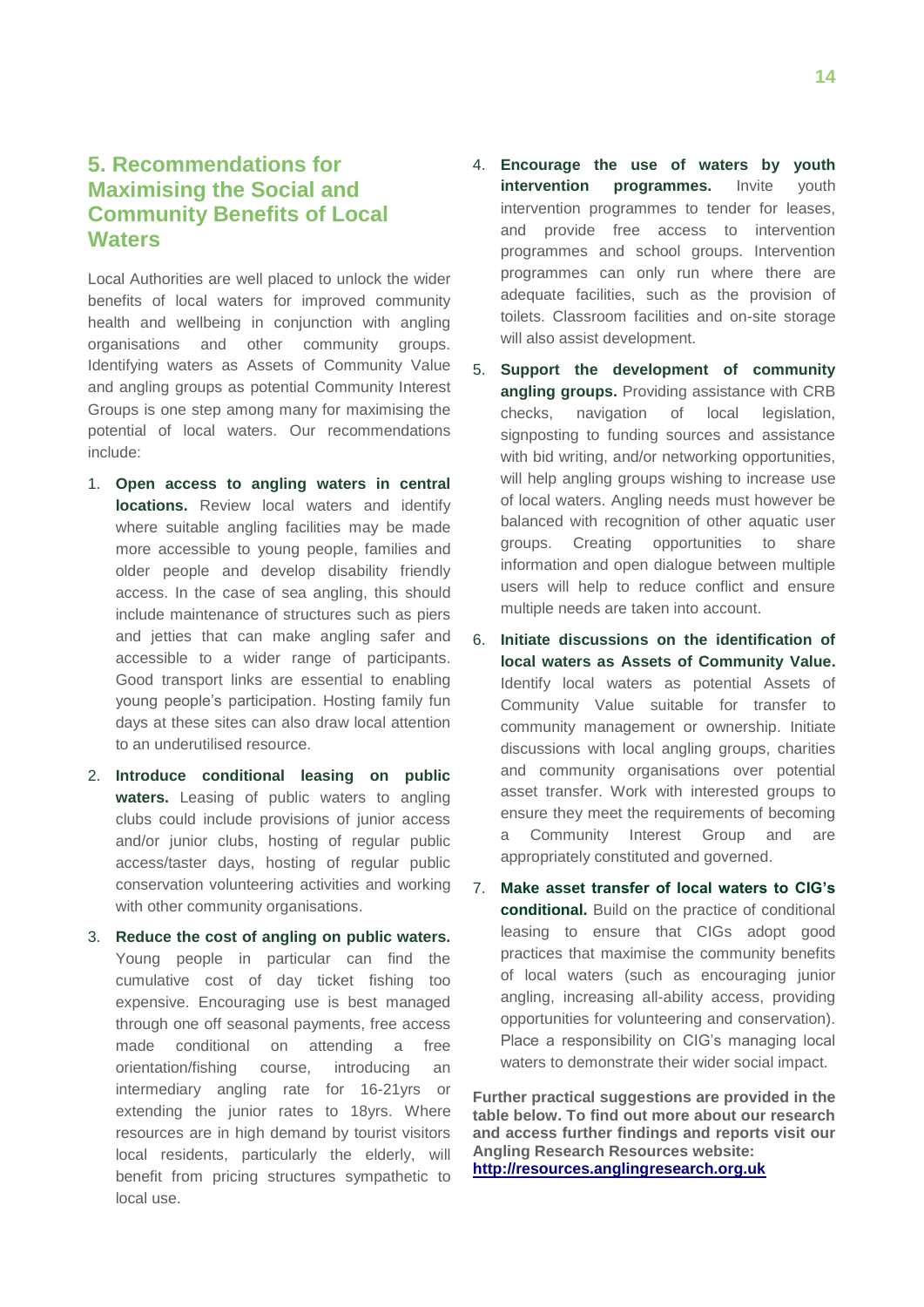#### **Practical suggestions for maximising the social and community benefits of local waters**

| <b>Suggestion</b>                                                                                        | <b>Consideration</b>                                                                                                                                                                                                                                                                                            | <b>Action</b>                                                                                                                                                                                                                                                                                                                                                                                                                                                                                                                                                                                |
|----------------------------------------------------------------------------------------------------------|-----------------------------------------------------------------------------------------------------------------------------------------------------------------------------------------------------------------------------------------------------------------------------------------------------------------|----------------------------------------------------------------------------------------------------------------------------------------------------------------------------------------------------------------------------------------------------------------------------------------------------------------------------------------------------------------------------------------------------------------------------------------------------------------------------------------------------------------------------------------------------------------------------------------------|
| <b>Identify and list</b><br>local waters as<br><b>Assets of</b><br><b>Community value</b>                | often<br><b>There</b><br>are<br>many<br>waters within communities,<br>but not all of them will be of<br>significance<br>to<br>local<br>residents.                                                                                                                                                               | Identify available local waters, paying particular attention to<br>$\bullet$<br>current uses, who is able to access them, and the potential<br>community benefits.<br>Consult with local residents to understand the value they place<br>$\bullet$<br>on these waters for health, wellbeing, recreation and sense of<br>community.<br>Maintain community dialogue in order to monitor how asset use<br>$\bullet$<br>may change with time and to better mediate conflicts between<br>users.<br>List important local waters as Assets of Community Value.<br>$\bullet$                         |
| Where appropriate<br>recognise angling<br>organisations as<br><b>Community</b><br><b>Interest Groups</b> | For angling organisations<br>considered<br>be<br>to<br>a<br>Community Interest Group<br>they will need to meet a<br>number of requirements.<br>Authorities<br>Local<br>can<br>provide guidance to ensure<br>they meet these criteria<br>committed<br>and<br>are<br>to<br>delivering wider community<br>benefit. | Ensure CIG's are constituted correctly with appropriate<br>$\bullet$<br>structure and governance is in place.<br>Make conditional the adoption of good practices to increase<br>$\bullet$<br>diversity in access and use of local waters. In particular the<br>encouragement of young people, families, elderly and those<br>with disabilities, as well as the provision of opportunities<br>including volunteering/conservation.<br>Require CIG's to demonstrate the social impact of their<br>۰<br>management of local waters.                                                             |
| Open up<br>accessible central<br>waters for junior<br>angling                                            | Young<br>people<br>rely<br><b>on</b><br>public<br>transport<br>to<br>independently<br>access<br>angling sites. The spaces<br>most valuable to them are<br>local parks and fisheries<br>that are close to residential<br>and have<br>good<br>areas<br>transport links.                                           | Review available fishing options in public parks that are more<br>$\bullet$<br>easily accessed.<br>Develop safe and family friendly fishing spaces at these sites<br>$\bullet$<br>(with open aspects, close to facilities, safe platforms, wide<br>paths).<br>Establish conditional leasing on the most accessible angling<br>waters to include provisions for junior access.                                                                                                                                                                                                                |
| Offer free or<br>significantly<br>reduced young<br>people's angling<br>rates on local<br>waters          | Young people tell us the<br>biggest barrier to angling<br>participation is cost. Small<br>amounts can accumulate<br>into unmanageable costs<br>over school holidays. Older<br>teens also often struggle<br>with the shift to full adult<br>prices when they turn 16.                                            | Use a registration scheme for free/reduced cost permits. This<br>$\bullet$<br>will allow for monitoring of use, send out further information on<br>events/training/activities, build accountability and relationships.<br>Build in coaching/water safety training into requirements for<br>$\bullet$<br>accessing free/reduced rate tickets, to encourage responsible<br>use and educate young people on good practice.<br>Introduce a single small charge for a fishing 'season' or<br>٠<br>summer holiday use that is often more manageable for young<br>people than multiple day tickets. |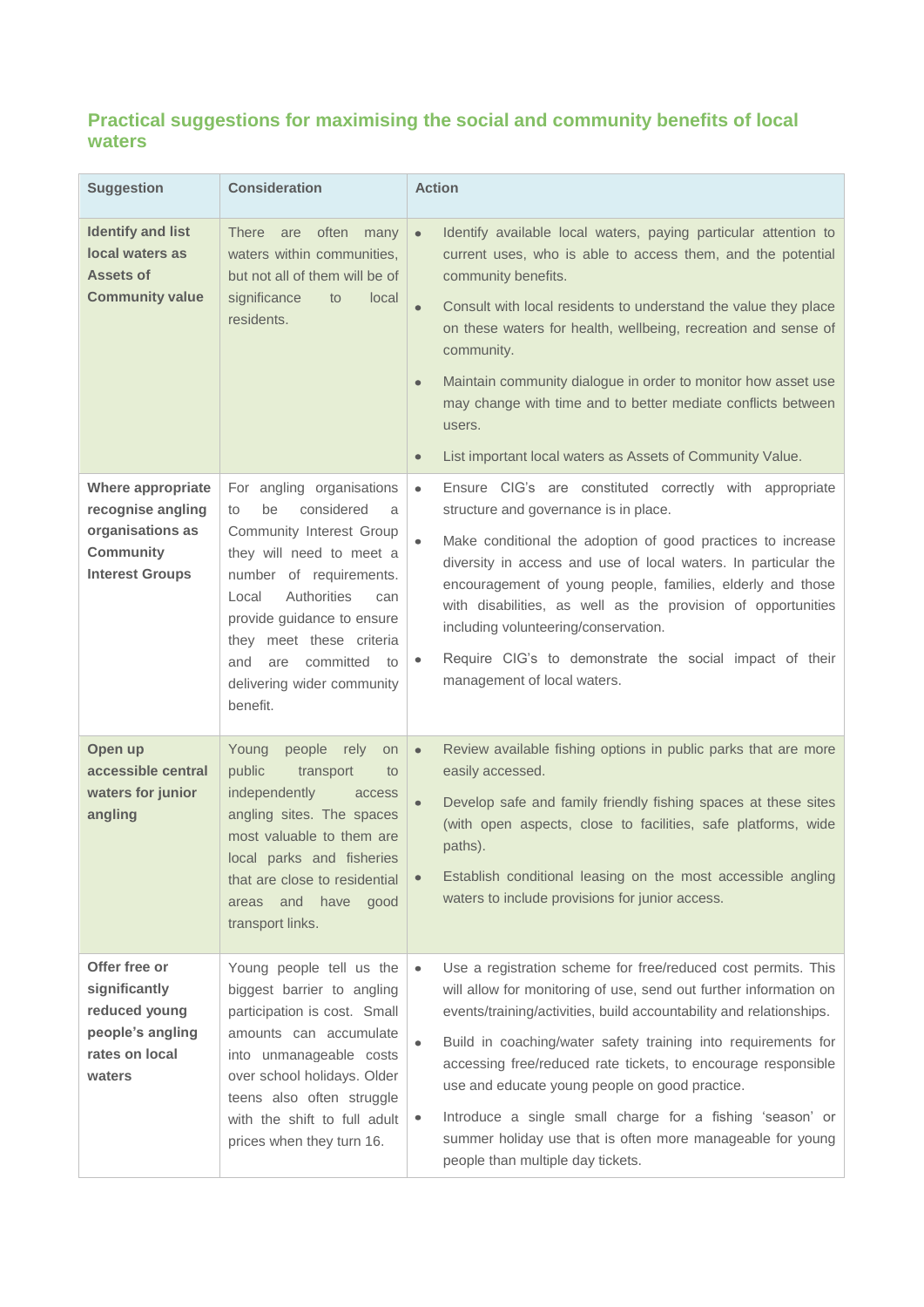|                                                                    |                                                                                                                                                                                                                                                        | Introduce intermediary rates for 16 -18 yr olds or maintain<br>$\bullet$<br>junior prices until 18.                                                                                                                                                                                                                                                                                                                                                                                                |
|--------------------------------------------------------------------|--------------------------------------------------------------------------------------------------------------------------------------------------------------------------------------------------------------------------------------------------------|----------------------------------------------------------------------------------------------------------------------------------------------------------------------------------------------------------------------------------------------------------------------------------------------------------------------------------------------------------------------------------------------------------------------------------------------------------------------------------------------------|
| <b>Encourage</b><br>inclusive access                               | Fishing is an inclusive<br>activity that all people can<br>participate in regardless of<br>underlying disabilities. All<br>that is required are the<br>right facilities.                                                                               | Build disabled access fishing platforms, widen and level paths<br>$\bullet$<br>for all ability use.<br>Invite disabilities groups, schools, and charities to take part in<br>$\bullet$<br>open, all abilities activities, fun days, matches and coaching<br>events.                                                                                                                                                                                                                                |
| <b>Encourage</b><br>intergenerational<br>activities                | Young people only venues<br>can ensure young people<br>get the space they need<br>but minimises the benefits<br>of interacting with wider<br>members of the community<br>through<br>angling<br>participation.                                          | Encourage angling club members, parents and local residents<br>$\bullet$<br>to volunteer to run junior clubs, matches and events.<br>Provide free CRB checks and assistance with navigating legal<br>$\bullet$<br>requirements.<br>Allow for adult fishing but stress the water is for community<br>۰<br>use, and community events and junior angling takes priority.                                                                                                                              |
| <b>Encourage 'active</b><br>ageing'                                | Engagement<br>and<br>participation in angling can<br>reduce isolation, facilitate<br>wellbeing,<br>mental<br>and<br>increase physical activity<br>amongst older people.                                                                                | Target promotion of angling to elderly residents and invite them<br>$\bullet$<br>to a coaching/taster days.<br>Develop accessible, all ability friendly fishing platforms, paths<br>$\bullet$<br>and facilities.                                                                                                                                                                                                                                                                                   |
| Encourage family<br>fishing                                        | children<br>Younger<br>in.<br>particular enjoy angling for<br>the opportunity to spend<br>quality bonding time with<br>parents/carers.<br>However<br>parents new to angling<br>often need guidance on<br>how to proceed.                               | Host family angling fun days and coaching sessions to<br>$\bullet$<br>introduce families to local waters and teach parents/carers how<br>to fish safely and productively with their children.<br>Direct charities and family support services to the availability of<br>$\bullet$<br>free/low<br>angling<br>facilities<br>cost<br>for<br>targeted<br>family<br>intervention/support work.                                                                                                          |
| <b>Encourage</b><br>conservation<br>activities and<br>volunteering | Angling<br>can<br>encourage<br>participation<br>in a wide<br>0f<br>associated<br>range<br>activities<br>such<br>as<br>volunteering<br>and<br>conservation<br>that<br>can<br>boost wellbeing, improve<br>self-esteem and<br>reduce<br>social isolation. | Encourage conservation volunteering days to maintain fisheries<br>$\bullet$<br>and paths, build angling pegs and make fish refuges.<br>Encourage clubs leasing waters to promote conservation<br>volunteering days.<br>Promote volunteering opportunities for local residents at<br>angling coaching/taster days.<br><b>Build</b><br>partnerships<br>with<br>environmental<br>groups<br>and<br>$\bullet$<br>organisations such as the Environment Agency, Wildlife Trusts<br>or British Waterways. |